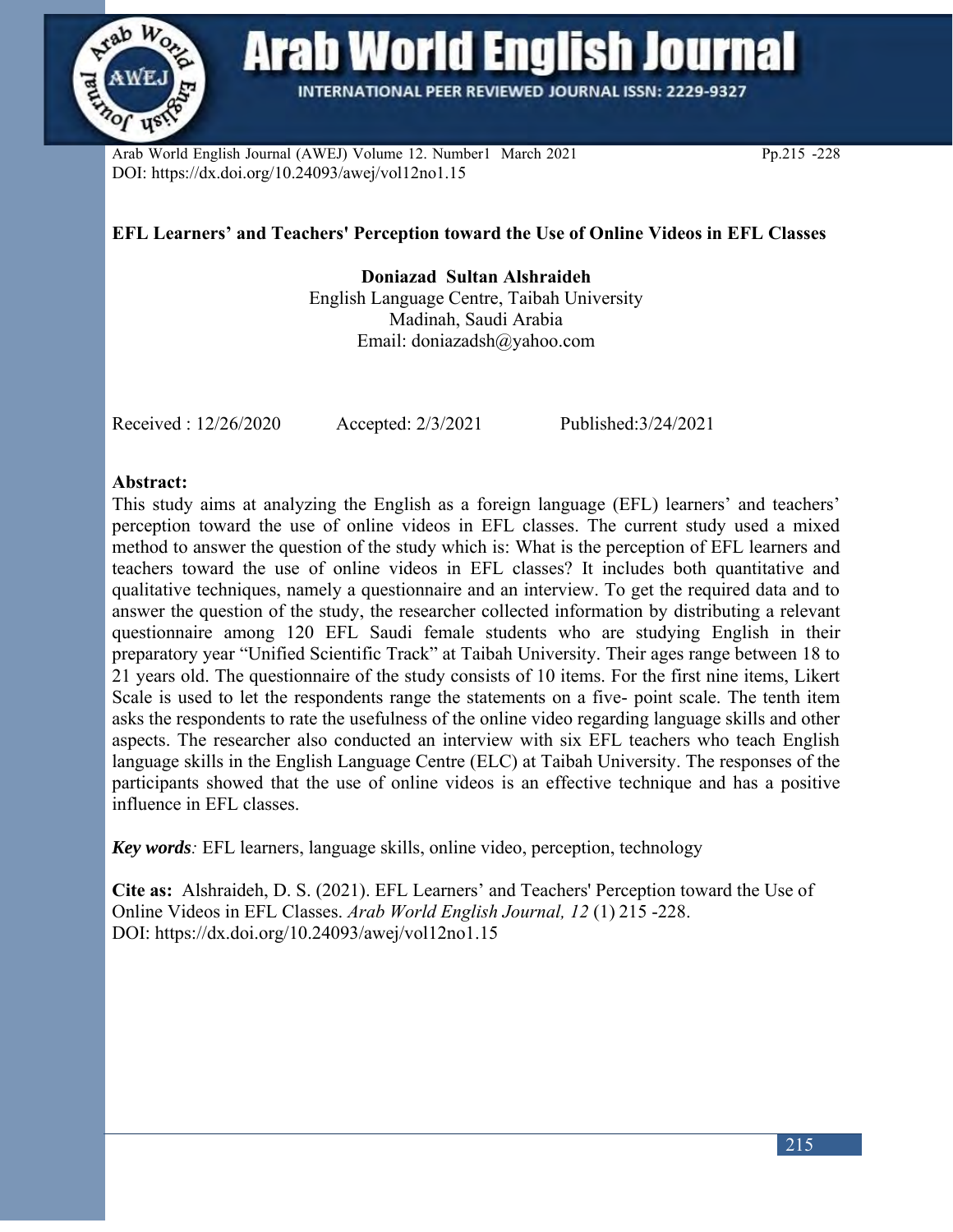## **1-Introduction**

 Using technology in education is becoming a must all over the world these days as it facilitates, strengthens, and supports the education system in general. According to Hatlevik et al., (2013), during the last ten years, there has been much focus on the place of technology in education. What technology has added and is still adding in education is revolutionary, and the impetus toward more changes is irreversible (Hardin and Ziebarth, 2000). Peña-López(2015) states that effective and operative use of computers in schools leads to qualifying better teachers and improve learning material. Saudi Arabia is one of the concerned and interested countries that play an important role in using technology in the teaching/learning process in general. For example, Altowjry (2004) conducted a research regarding the development of the educational system in Saudi Arabia by using telecommunications technologies and by incorporating the distance learning method. The findings show that there is a positive relationship between applying the new method of distance learning and decreasing the number of students who drop out of the educational process for many reasons. Also, Al-Fahad(2009) tried to determine how mobile learning technology can be applied to improve students' retention at the Bachelor of Art and Medicine programs at King Saud University in Saudi Arabia. The results of the study indicate that using mobiles in learning could be a beneficial method that improves the retention of students as it enhances their teaching/learning process*.*

 On the other hand, the English language is one of the subjects given important attention in Saudi Arabia Aljohani (2016)states that "The Ministry of Education shows its support by offering English classes in Saudi schools and assigning supervisors to evaluate and adjust the teaching methods and the teacher's techniques"p.8. Many EFL methods, techniques, and strategies are used to teach English effectively. One of these strategies is using technology. The variety of applications and features that technology devises contain is providing the EFL learners with multiple ways to learn English. Pourhosein Gilakjani & Sabour (2017) points out that technology has changed language teaching methods, and the application of technology helps learners learn according to their interests. Online video applications become a basic classroom instrument that plays a real and important role in enhancing learning English. Asensio and Young (2002) state that using a moving image is a good way that might be implemented for educational purposes in order to clarify information. Also, Jensen et al. (2011) state that including videos to the language learning process provides learners with many opportunities to learn the language within the classroom by a dynamic and interactive atmosphere which might help them promote their confidence and individual dependence.

# **2-Literature Review**

# **2-1 Using Technology in EFL Classes**

 Using technology in EFL classes can be a useful method and a valuable technique. Many EFL teachers have taken information technology (IT) courses in order to be educated enough to use technology in their EFL classes. According to Bull and Ma (2001), the use of technology provides language learners with a lot of resources. Becker (2000) states that computers are important educational instruments in language classes as teachers could have convenient access, prepare their lessons properly with a kind of flexibility with the curriculum they use.

 Moreover, Boukadi (2014) conducted a study to investigate teachers' experiences and perceptions regarding the use of technology in foreign language teaching. According to the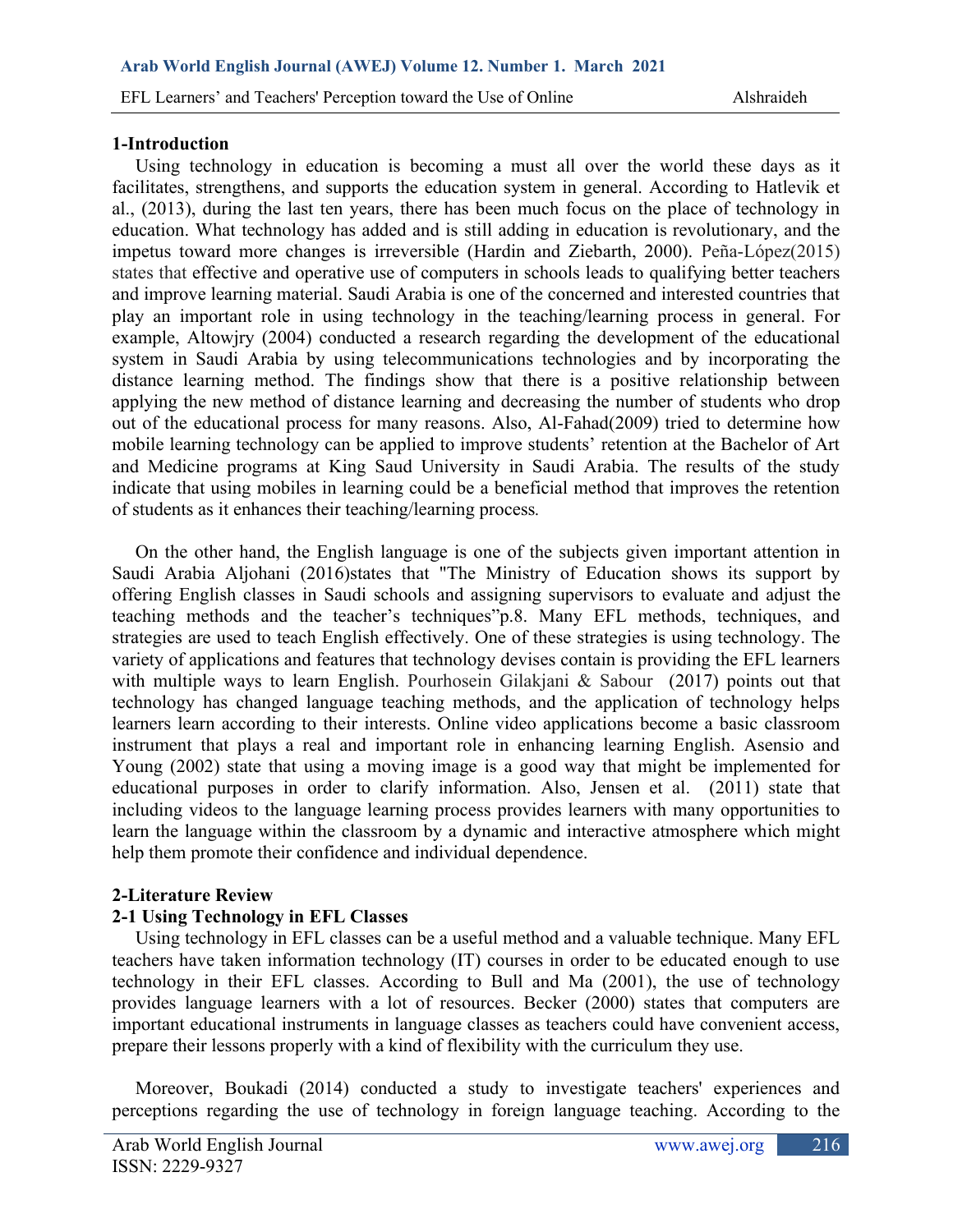study, three teachers were interviewed. One of the study's finding was that the teachers agreed that the students still need the training to be able to use technology properly. Furthermore, they were all in favor of the use of technology as it makes their teaching more effective and helps meet the needs of the students. Besides, they agreed that teachers need to be proficient in using technological devices to apply them in their teaching classes. Cutter (2015) also claims that technology helps increase learners' motivation. When students use computers and modern devices, they become more motivated than when using their own textbooks.

 On the other hand, some teachers have a negative attitude toward the use of technology in general and in their classes in particular. Pourhosein Gilakjani & Sabouri (2017) states that the attitudes of the teachers toward the use of technology affect the way they apply it in their classes. Mohamed (2014) claims that students are more capable of using technology than teachers and that might be an essential factor for some teachers not to use computers and technology in classrooms. It is better for them to attend professional training courses to be skillful in using technology in teaching.

## **2-2 Why online videos?**

 Online videos are used for many educational purposes. Teachers, as well as their students, can get a lot of pedagogical strategies and information that strengthen their understanding and foster their teaching-learning process. Mayer (2005) says that "videos are defined as "multimodal texts, which means that the material is presented in both verbal and pictorial form."p.2. Lonie, Louise, and Andrew(2009) state: "virtual classrooms, web conferencing, and streaming, self-paced content provide both students and teachers with dynamic and visual resources that have now been accepted as a framework for successful learning".p.7. Burta (2007) claims that online videos are valuable, and they motivate students to be more active while learning. Besides, Adam and Mowers(2007) argue that online video sites like YouTube (www.youtube.com) have been recently used as a new tool in classrooms. Also, according to Friedman and Friedman(2013), more than 30% of college students have attended one or more online courses. Zhang, Zhou, Briggs, and Nunamaker (2006) conducted a study about the interactive video in which video segments are chosen directly for study. Then, the video is divided into segments and then the segments are played via action selected interface. The study reveals that using videos that way improves learning. According to the previous studies, it seems that the use of videos in the teaching-learning process has been investigated in many research papers and studies, and it has many benefits in this field.

# **2-3 Online videos in EFL classes**

 According to recent studies, the use of online videos in EFL classes has become one of the effective and efficient methods in teaching and learning English. Harmer (2006) points to the use of videos as a useful tool. He claims that it enhances students' learning experiences; it assists them in using a language properly and becoming more creative. It also deepens their cultural understanding and increases their motivation in learning. According to the study which was conducted by Mohammed (2013), he uses the subtitled videos in order to teach grammar. The findings reveal that students' grammatical accuracy was developed. He explains the results by referring to the role of using pictures and texts to attract the students' attention rather than using the text only. Progosh (1996); Canning-Wilson (2000); Rammal (2006), point out the usefulness of Video-based materials in teaching EFL learners.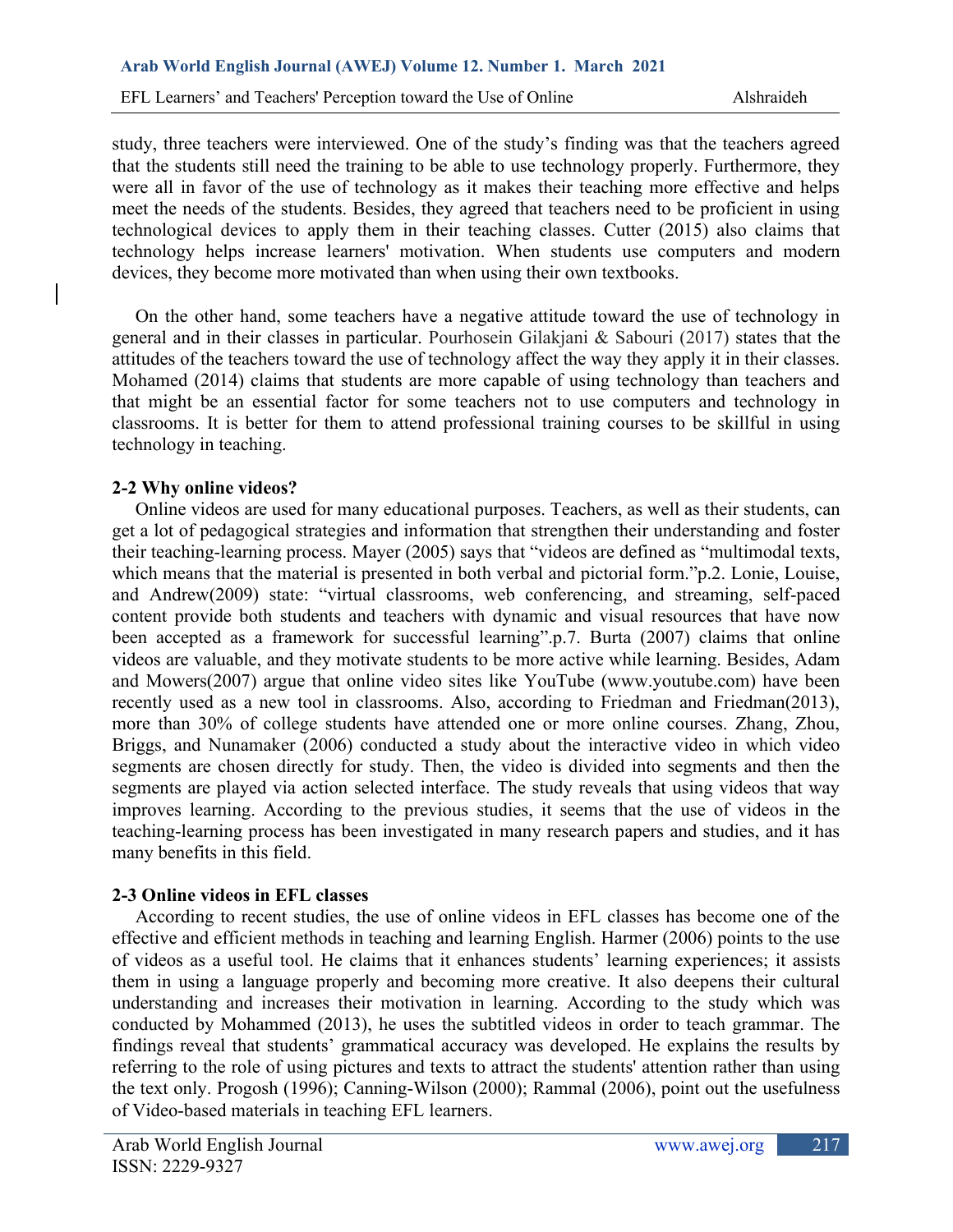To sum up, no one can deny that online videos are increasingly used in teaching EFL learners, and it has a positive effect that deserves to be studied in different language areas. This study aims to find out the EFL learners' and teachers' perceptions toward the use of online videos in EFL classes.

## **3- Research Questions**

This study aims to answer the following questions:

1**-** What is the perception of EFL learners toward the use of online videos in EFL classes?

2- What is the perception of EFL teachers toward the use of online videos in EFL classes?

## **4- The context of the study**

 In order to answer the first questions, the researcher has prepared a questionnaire and distributed it among 120 EFL Saudi female students who study English in their preparatory year "Unified Scientific Track" at Taibah University. Their ages range between 18 to 21 years old. For the second question, the researcher has interviewed six EFL teachers who teach English language skills for two terms (14 teaching weeks with 224 hours per term).

## **5- Significance of the study**

 Using online video classes have become a vital tool for most, if not all, EFL teachers. It provides EFL teachers with authentic resources that facilitate teaching English and making it more interesting and dynamic which attracts and encourages EFL students to learn English and provide them with the opportunity to listen as many times as required until mastering their lesson. It also saves their time and their efforts in conveying the message 'topic of the lesson' if they invest it in a professional way. Moreover, the students may come back to the video in their free time. According to Berk (2009), teachers have many choices of video types that are used in the classrooms depending on the objectives of learning, students' characteristics, and their needs and interests. On the other hand, EFL students can benefit more when they follow effective methods while using online videos in learning English. Alimemaj(2010) states that using YouTube can provide students and teachers as well with many authentic examples of everyday English that are used by native speakers of English in their daily life.

 The current study will provide the EFL teachers and educators with important information about the use of online videos in EFL Classes, and how to make it beneficial while presenting them in English classes and the best methods that might be used to apply it professionally.

# **6-Methodology**

# **6-1 Participants**

 The study population consists of 120 EFL female Saudi students and six EFL female teachers. The students study English as a foreign language in the Unified Scientific Track at Taibah University. Their ages range from 18 to 21. Their level of proficiency in English is varied. According to the teachers, they teach English as a foreign language. Two of them have their PhD degree in TEFL. Other teachers have their M.A. degree in different fields of English. Their experience of teaching is varied. Three of them have been teaching for more than 15 years. There are two teachers who have been teaching English for more than six years. One is a new teacher. Her experience was one year.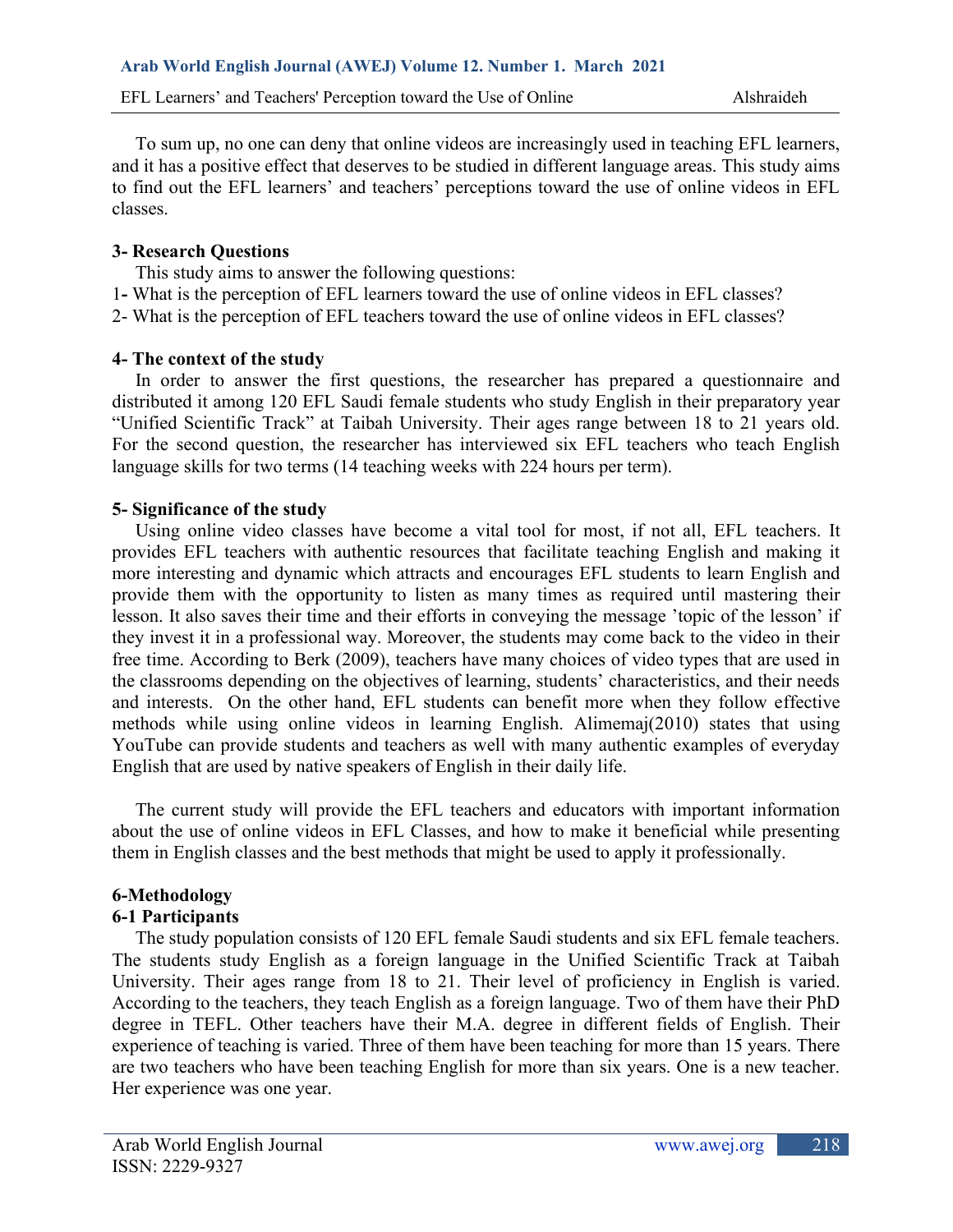### **6-2 Research Design**

 At the end of the year, the researcher distributed a questionnaire to the students. The students completed the questionnaire to reflect their perceptions toward the use of online videos in EFL classes. For the EFL teachers, they were all interviewed by the researcher. They answered the questions in a friendly relaxed atmosphere. There were six questions. Each teacher spent between five to seven minutes answering the questions.

### **6-3 Data Collection**

 This study uses a mixed-method to answer the questions of the study. It includes two instruments, namely, a questionnaire and an interview. To get the needed data and to answer the questions of the study, the researcher collected the information by distributing a relevant questionnaire among 120 students and conducting an interview with six EFL teachers.

## **6-4 Questionnaire**

 A questionnaire is an important instrument that can be used to collect data regarding the topic of any study. It should be planned carefully in order to elicit the needed data which are related, vital and sufficient from the respondents to accomplish the goal it is designed for. Check and Schutt (2012) state "A common survey method is the questionnaire, which is "a survey instrument containing the questions in a self-administered survey."p.161.

 The questionnaire used in the current study is directed to the EFL learners to gather information about their perceptions toward the use of online videos in EFL classes. The questionnaire of the study consists of 10 items. For the first nine items, Likert Scales is used to let the respondents range the statements on a five-point scale. According to Dörnyei (2007), "A Likert scale item requires the respondent to indicate to which extent they "agree" or "disagree" with a statement." p.105. The tenth item asks the respondents to rate the usefulness of the online video regarding language skills and other aspects.

# **6-5 Interview**

 The other instrument that the researcher used to collect data is the interview. The use of an interview could be a successful way to gather information if the questions of the interview are professionally selected and intelligently asked to the interviewee. According to Dufva (2011), interviews could be a meaningful method to let the examinees express their opinions and experiences. Also, the environment in which the interview takes place should be comfortable, suitable, and motivating one. According to this study, there are six related questions. The environment is friendly and encouraging. The questions are asked to six EFL teachers to reveal their perceptions toward the use of online videos in EFL classes.

# **6-7 Data Analysis and Findings**

 After collecting the responses of the participants of the questionnaire, the researcher utilized the quantitative data of the questionnaire and presented them in Appendix A. The questionnaire is also analyzed qualitatively.

# **7- Discussion**:

The students' responses to the questionnaire are shown on Table 1.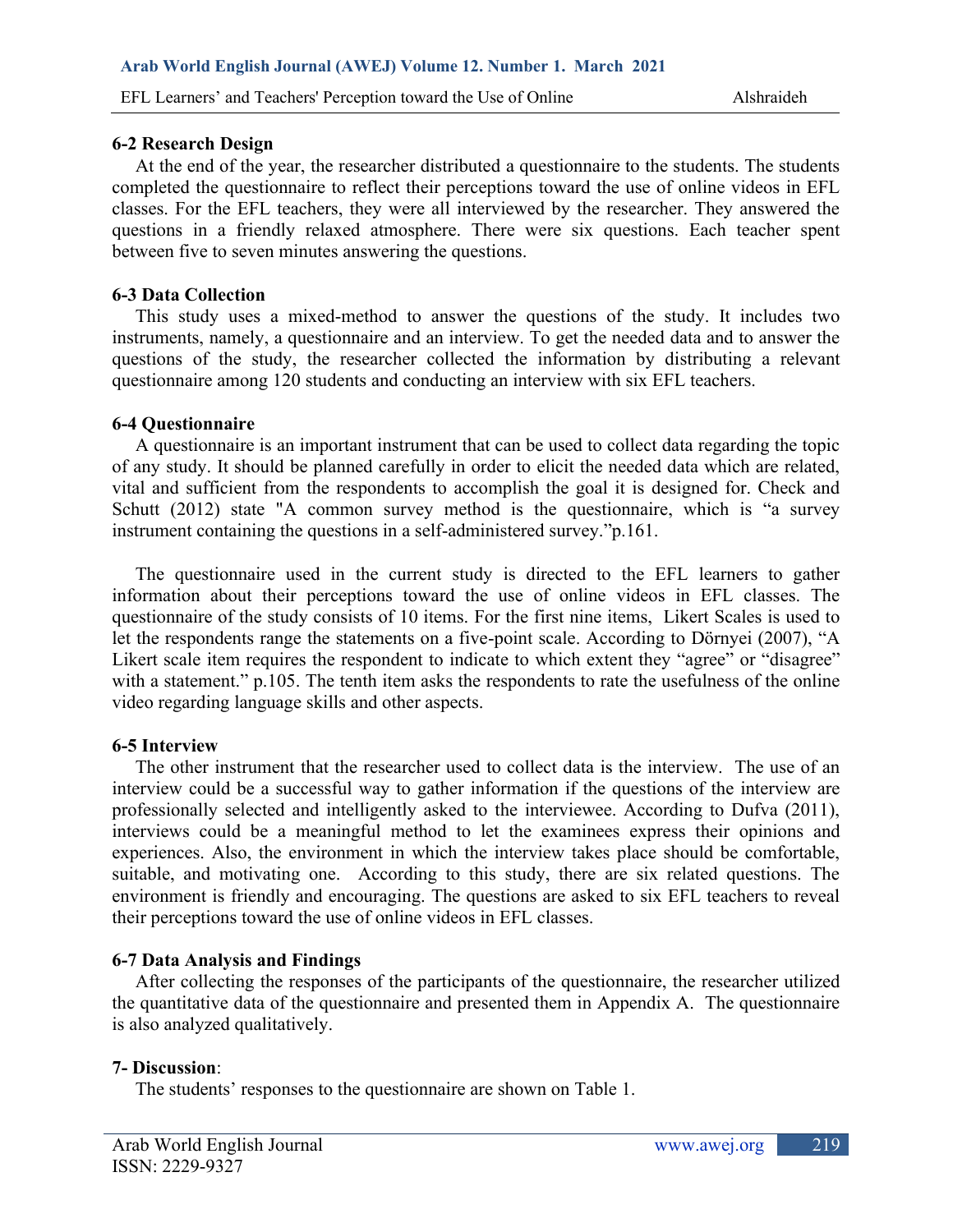#### **Arab World English Journal (AWEJ) Volume 12. Number 1. March 2021**

| <b>Students' Perceptions of Using Online videos in EFL Classes</b><br>Table 1 |                 |                |                   |                  |                  |  |  |
|-------------------------------------------------------------------------------|-----------------|----------------|-------------------|------------------|------------------|--|--|
| Item                                                                          | <b>SA</b>       | $\mathsf{A}$   | N                 | D                | <b>SD</b>        |  |  |
| 1-Mean                                                                        | 72.5            | 10.83          | $\overline{5.83}$ | $\overline{7.5}$ | 3.3              |  |  |
| 2-Mean                                                                        | $\overline{95}$ | 4.16           | 0,83              | $\mathbf{0}$     | $\overline{0}$   |  |  |
| 3-Mean                                                                        | 70              | 9.17           | 7.5               | $\overline{5}$   | 8.33             |  |  |
| 4-Mean                                                                        | 85.83           | 12.5           | 0.83              | 0.83             | $\boldsymbol{0}$ |  |  |
| 5-Mean                                                                        | 65.8            | 7.5            | 9.2               | 5.8              | 11.7             |  |  |
| 6-Mean                                                                        | $\overline{85}$ | 3.3            | $\overline{5.8}$  | 4.2              | $\overline{1.7}$ |  |  |
| 7-Mean                                                                        | 69.2            | 20.8           | 7.5               | $\mathbf{0}$     | $\overline{2.5}$ |  |  |
| 8-Mean                                                                        | 77.5            | 15             | $\overline{4.2}$  | 3.3              | $\overline{0}$   |  |  |
| 9-Mean                                                                        | 63.3            | 19.2           | 8.3               | 4.2              | 5                |  |  |
| 10 Rating                                                                     | $\blacksquare$  | $\blacksquare$ | $\blacksquare$    | $\frac{1}{2}$    | $\blacksquare$   |  |  |
| 1.Listening\Mean                                                              | 80              | 10             | $\overline{5.8}$  | 2.5              | 1.7              |  |  |
| 2. Speaking\Mean                                                              | 57.5            | 29.2           | 7.5               | 1.6              | 4.2              |  |  |
| 3.Reading\Mean                                                                | 39.2            | 9.2            | 30.8              | 7.5              | 13.3             |  |  |
| 4. Writing\Mean                                                               | 15.83           | 3.33           | 20.83             | 17.5             | 42.5             |  |  |
| 5.ocabulary\Mean                                                              | 11.7            | 57.5           | 17.5              | 5.8              | 7.5              |  |  |
| 6.Grammar\Mean                                                                | 5.83            | 23.33          | 4.16              | 25.83            | 40.83            |  |  |
| 7.pronunciation\Mean                                                          | 69.2            | 18.3           | 5.8               | 2.5              | 4.16             |  |  |
| 8.Spelling\Mean                                                               | 5.8             | 15             | 7.5               | 28.3             | 43.3             |  |  |
|                                                                               |                 |                |                   |                  |                  |  |  |

EFL Learners' and Teachers' Perception toward the Use of Online Alshraideh

 Table 1 reveals that upwards of 87% of the respondents strongly agree and agree with the use of online videos in EFL classes. Most of them perceive that it is useful, while 7% do not agree with that. For the first statement which asks the students if using online videos makes their classes more interesting, 83% agree and strongly agree with this statement, while 10% disagree. The use of online videos in EFL classes may create a good environment for the students to communicate and interact with each other to discuss the information they get from the videos they watch and enhance their understanding of the topic which let them feel that the class is more interesting. 99.16% agree and strongly agree with the statement that the online videos they watch in their classes are relevant to the course content which indicates that teachers are really care about the content of the videos they show to their students in their EFL classes. Only84% disagree with that. According to the third statement that using the online videos enhances their participation in the classroom, 95% agree and strongly agree with this statement. This means that it motivates them to participate more when they watch the videos. Callow and Zammit (2012) point out that students' participation and involvement can be improved more by using YouTube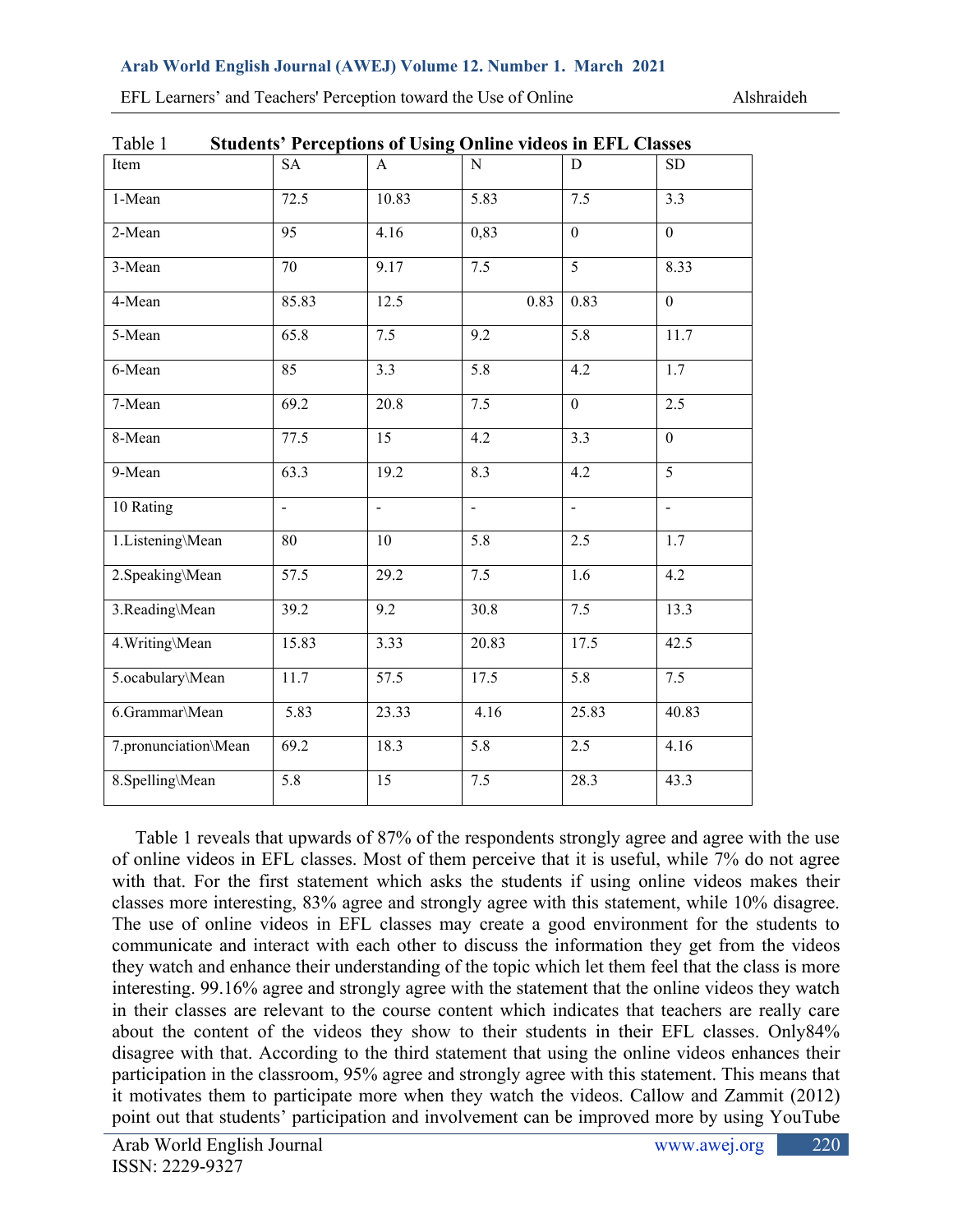in the classroom and learning strategies. Regarding the fourth statement that watching the online videos develops their overall comprehension of the lesson, 98% agree and strongly agree with this statement. As for the respondents who disagree, there is only 0,83%. The fifth statement asks the students whether online videos are beneficial sources for Learning English language, 88% of the respondents agree and strongly agree with the statement, while 21% do not. A percentage of 21% of the students, they may prefer traditional methods of teaching and learning by using their textbooks. For the sixth statement 'using online videos motivates me to learn the English language', more than 88% agree and strongly agree with the statement. They might feel that watching videos provide them with a dynamic environment and more active classes that encourage them to learn English. The percentage of the responses of those who disagree with this statement is just 5.9%. According to the seventh item which asks the students if watching online videos deepens their understanding of other cultures, the percentage of the students who agree and strongly agree is 90%. This might be considered as a good indicator that the students use online videos to be educated about other cultures, especially with the ease of accessing the net and searching about any cultural topic they might be interested in while learning English. The respondents who disagree with the statement are only 2.5%. The eighth statement about discovering new information via online videos', the responses for this statement are clearly high, 92.5% of the respondents agree and strongly agree with the statement, while 3.3% do not. The students may find it easier to use online videos in order to get more information about any topic they need. The ninth statement asks the students if they recommend the use of online videos in learning English, 82.5% of the respondents agree and strongly agree with this statement, while 9.2% do not. Students can use online videos in their daily life and they might depend on them as aiding tools to facilitate their studying and learning. They share the videos and tell each other about the videos that help them to increase their understanding of any topic they need to learn it better in English. The tenth statement of the questionnaire asks the students to rate the usefulness of the online video regarding language skills and other aspects. According to the listening skill, 90% of the students rate it useful, while 4.2% rate is not useful. When the students watch a video, they listen to the information at the same time, so they might develop their listening skills unless the video has no sound or they watch a video with a different language. For that reason, teachers should take that into their consideration while preparing the video they use in EFL classes. They should show their students a video using English language sounds to guide the subject if they want to use the online video as a learning tool to enhance the students' listening skill besides any other language skill. Harmer (2001) claims that one advantage of using videos in EFL classes is that it allows the EFL learners to listen to the language. The second skill is speaking, the respondents who consider it as a useful tool for speaking skill are 86.7%, and this percentage indicates that most of the respondents find online videos as an efficient tool in improving speaking skill. For this skill, only 5.8% of the respondents find it not useful. Busà (2010) states that listening to people when they are speaking about their real-life experiences and communicating with speakers in a usual way might be more effective than listening to actors while they are reading scripts elaborated by EFL (English for Foreign Language). Also, Lee (2007) states that via videos, students can become more fluent in oral skills as they pronounce the words they listen to while watching the video. The third skill is that of reading. For this skill, 48.4 % find it useful, while 20.8% find it not useful. 30.8% is neutral. This percentage may refer to the fact that students pay more attention to what they hear and try to focus more on listening and speaking skills while watching videos. However, when students listen to the video and if there is subtitles, they might improve their reading. The fourth skill is the writing skill. The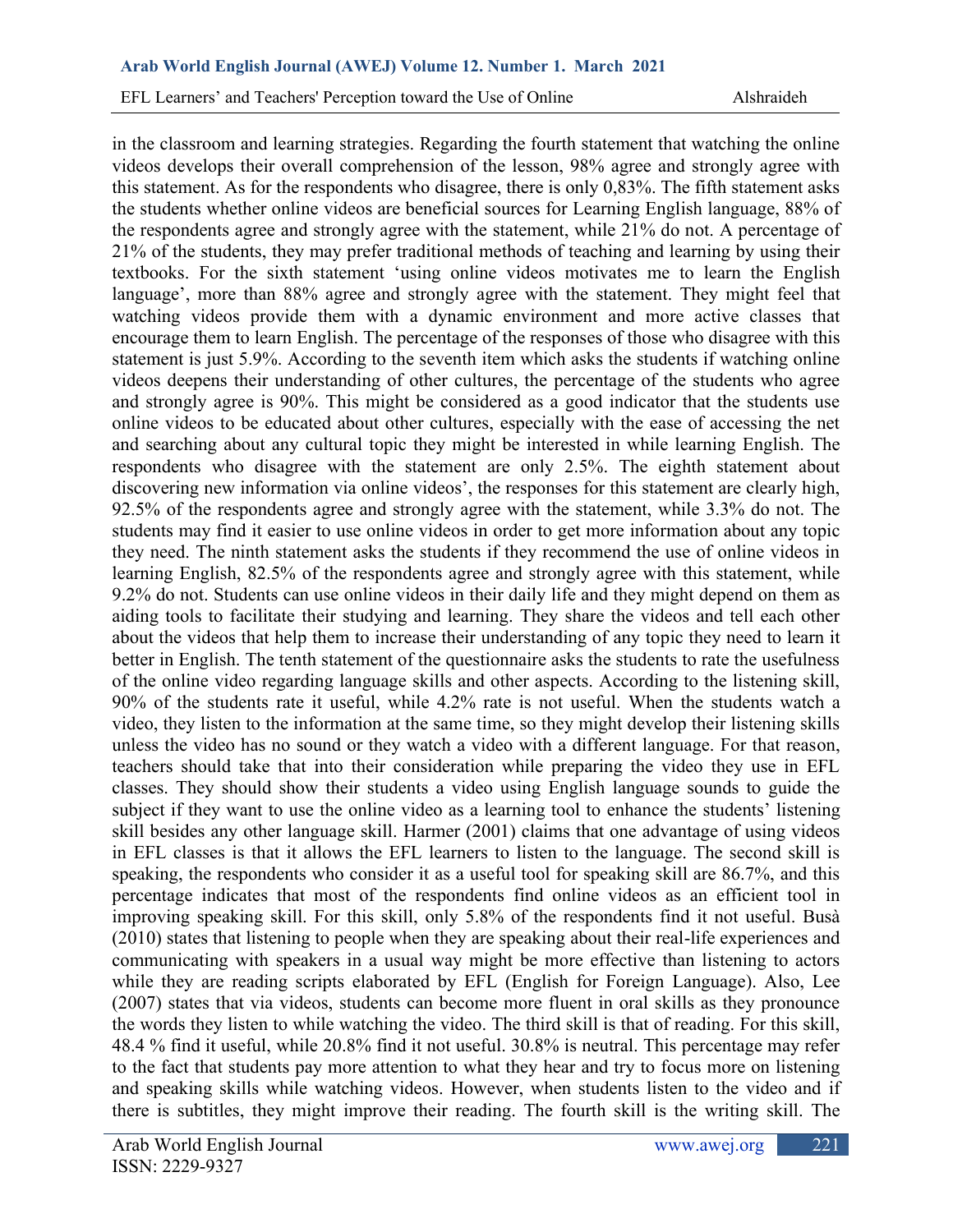percentage of respondents who rate it as a useful skill is 19.16, while 60% find it not useful. Compared to the previous skills, it is the lowest percentage. The students may find online videos not useful enough for writing. It might refer to their interest while watching the video. If the teachers want their students to get benefit from the online videos for writing, they should prepare and plan suitable videos with appropriate strategies to attract their students' attention to applying what they watch to learn writing. Moving to the fifth language aspect which is vocabulary, the percentage of the respondents who rate it as a useful tool to learning vocabulary is 69.2, whereas 13.3% reflect on it as being not useful one. According to the findings, it is clear that many of the participants think that the use of online videos is an effective method to learn vocabulary. According to many studies, EFL learners use movies to learn English while watching movies. They try to get benefits from what they hear to improve their acquisition of vocabulary. For the next language aspect which is grammar, only 29.16% consider it as a useful device to learn grammar, but 66.66% reflect on it as not useful. It could refer to the students' concentration on and interest in other aspects of language. While watching videos, students usually focus on listening, vocabulary, speaking…etc. instead of paying attention to grammar. According to the pronunciation aspect, 87.5% of the respondents find online videos as a useful tool, whereas 6.66% consider it as not useful. when students watch and listen to hear the video, they may benefit and improve their pronunciation of the words of the target language. For that reason, teachers should focus on the content and prepare audio-visual videos that can help students improve their pronunciation. Richards and Renandya (2002) claim that encouraging students to speak the target language could be done by giving them an opportunity to use the language through extensive exposure to it via audio-visual stimuli. The last aspect is that of spelling. 20.8% of the respondents rate it as a useful tool, while 71.6% do not. The reason for such a percentage could be the fact that the videos they watch might not contain captions or subtitles. Also, the responses may indicate that most of the respondents do not care to the spelling of the words if the videos have captions or transcripts.

 To sum up, the findings of the questionnaire reveal that most of the respondents find the online videos are useful in EFL classes and they could be a useful and effective method in learning English language. Harmer (2007) points that using videos to learn a language increases the learners' motivation. Also, Mekheimer (2011) concludes "Integrating video-based material with whole language teaching of the language skills of our students in a fashion that ameliorates viewing comprehension can produce an enhanced overall linguistic proficiency in EFL students at university levels." (p.27).

# **8- Interview Results**

 For the interview, the researcher collected the data from the interviewees. The responses were:

 The first questions" Do you think using online videos is useful in EFL classes? How? The first teacher said:" Using online videos is very beneficial in teaching in general and in EFL classes in particular. It facilitates teaching and motivates our student to learn visually and audibly. The second teacher commented:" Utilizing online videos in my classes as EFL teacher is valuable for me and my students as well. It gives them an opportunity to learn the language with a relaxed atmosphere. For me it is a supplementary useful tool. However, teachers should be vigilant when preparing the video material they want to show to their students. The answer of the third teacher was:" I like to apply different methods and techniques in my class. It is a good way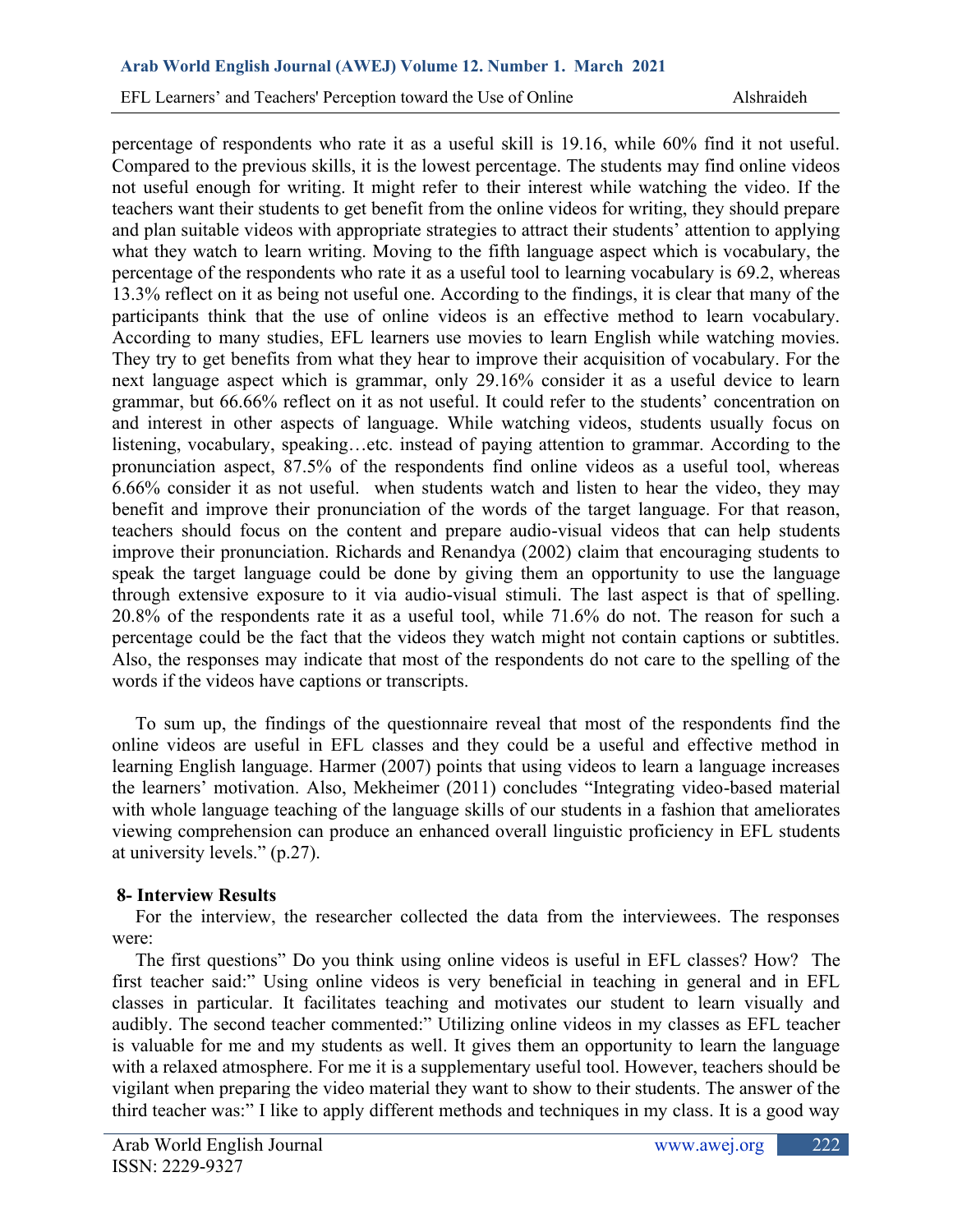to get learners' attention. No doubt that social media has an effective way in education in general and online videos might be so beneficial, but I like using it whenever I need it. Sometimes it is very efficient, while other times I feel it is just a waste of time, so I do my best to employ it when it is a source of enrichment material. The fourth teacher replied: "It's a good tool to enhance learning in general. This generation uses online videos in their daily life, so why not to get benefit from that point while teaching them. It is absolutely an interesting and favorable way to teach EFL students". The fifth teacher said:" I think it is has two sides, I mean it could be a good way if the teacher is really cares about the learners because he should be very careful while using on line videos in the class. On the other hand, it could be a negative tool if the teacher uses it without planning". The sixth teacher's answer was" Ignoring online videos as a technique in teaching is like ignoring essential ingredients of a certain .meal. I am totally in favor of utilizing this strategy as we live in the age of technology. It makes teaching more effective, interesting and active.

 The answers of the teachers clarified their opinion and attitude regarding the usefulness of the online videos in EFL classes. All of them consider it as an efficient technique, but it should be used carefully and in an organized and planned way.

 For the second question 'What impact do you think online video have on students' engagement, motivation, and achievements? The answers were:

 The first teacher commented:" I think it has appositive impact on students' engagement by stimulating them to talk about the topic of the video they watch. They share their ideas and try to use their background information when they learn that way. According to their motivation, as I mentioned it motivate them positively. Regarding their achievement, well! It may encourage them to improve their language and a result, their achievement could be better". The second teacher said:" Students are trying to share their ideas when they watch a video which is related to their interests and they like to talk about the scenes they watch with each other. Especially, our students are fond of social media. It is a good chance for my students to feel that they are watching a video and learning at the same time. Their social interaction after watching the video may motivate them intrinsic and extrinsic. I think that using videos might affect their achievement if they understand and the teacher was properly using the related material that they really need in learning the language. The third teacher replied that it could be a good tool that enthusiasts the learners improve their engagement with each other. They try to make comments while watching the video and keep sharing their ideas and concepts that might be related to the topic of the video. For motivation, yes. I think learners become a kind of motivated while having videos in their EFL class. Regarding their achievement, it depends on their understanding and many other factors like their language level and language proficiency. The fourth teacher said:" Yes, It is an amazing tool that I use and I think it is an engaging and motivating classroom device for teaching English language. As it enhances their learning in general, it also has its effectiveness in developing their achievement. The fifth teacher commented:"If I use it, I will be sure that it has a positive impact on their engagement. I will let them feel that it is a way to motivate them and attract them to participate. Choosing the content of the video will be carefully planned. For their achievement, it is a good way, but actually, it depends on them". The sixth teacher said:" It is absolutely magnificent and has a positive impact. It could be an effective tool that increases student's engagement while watching a related well planned video. It also stimulates the students' motivation. As a result, it may improve their achievement.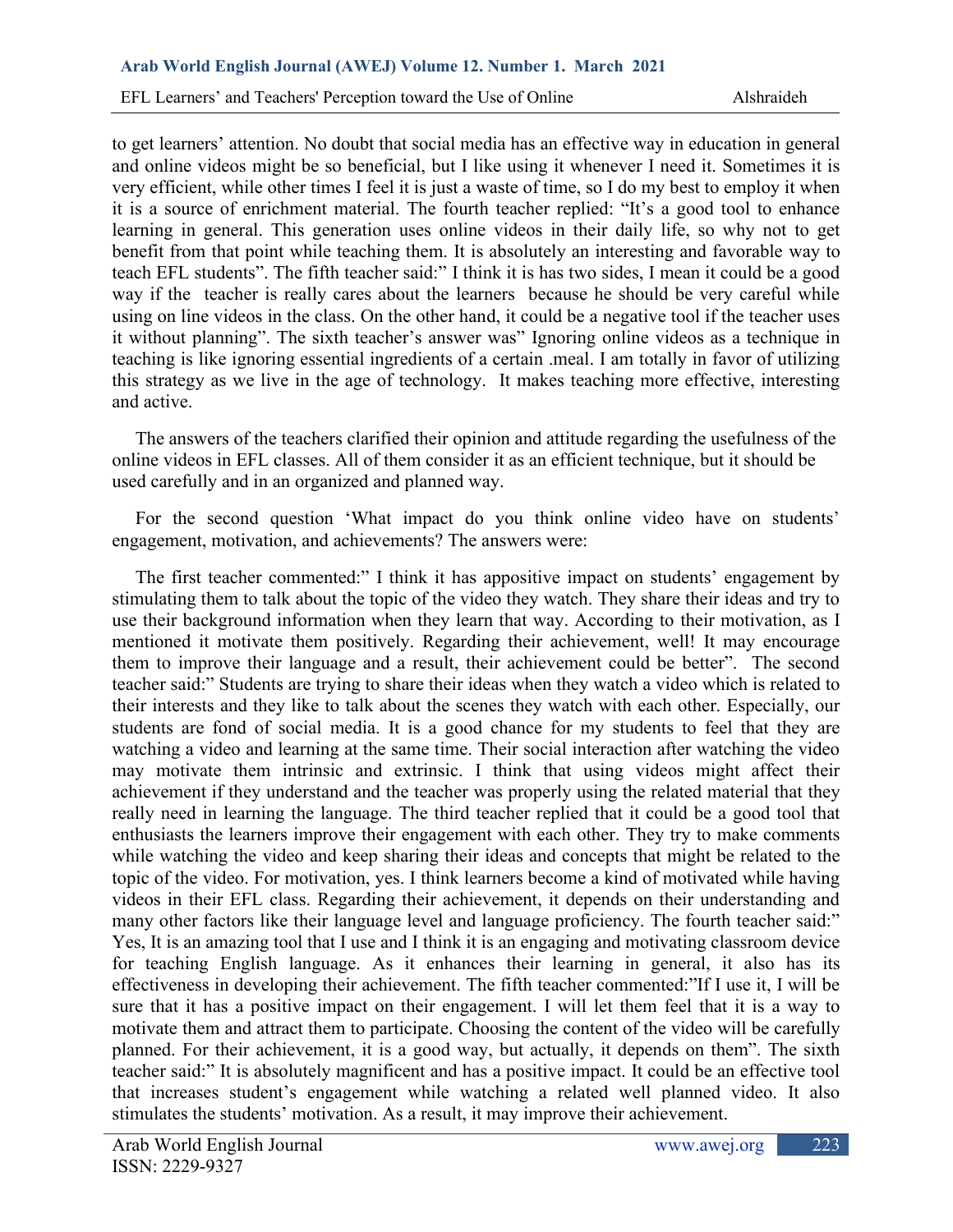For the third question of the interview 'When do you think using online videos is appropriate while teaching the lesson, at the beginning, in the middle, or at the end of the lesson? the first teacher said:" Personally, I believe that teachers should prepare carefully the material they want to use in the class, and it should be related to the topic of the lesson. It could be presented at the beginning, in the middle, or at the end of the lesson. It depends on when it is going to be efficient". The second one states:" There is no specific time to use the video. I just use it when I feel my students need it and it may facilitate my teaching. I also use it when it adds something to them like new information or creative ideas…etc. I just do my best not to use it meaninglessly". According to the third teacher, her answer was" As I mentioned before. I use it whenever I find it beneficial. I don't like to let my students depend on social media to enhance their language. As teachers, we should manipulate our students into seeking success by their own techniques and their ways of learning". The fourth teacher responded by saying:" It is a must that teachers should deeply think before choosing the video. Her choice will affect the process of teaching and learning. The appropriate videos can direct the class achieve the goal the teacher has set. I prefer using it when it is the best for my students and if it adds something valuable or assist my teaching process". The fifth teacher said:" As I mentioned before, the teacher should prepare the material wisely. When he\ she feels it is suitable to use it, he could do that. No specific time. It depends on the many factors and only the teacher can decide when and how to apply it". The sixth teachers' replied by saying:" In my view, it could be used whenever the teacher finds id beneficial. There is no definite time. It might be used to introduce a certain topic, to explain a term or an idea,…etc".

 According to the teachers' responses, they do not have a specific time to present and use the online video. It could be presented whenever the teacher, the learners, and the lesson require that. It means that whenever you need it, just use it. I think it is necessary to know when to present the online video to the learners to be sure that your class is interesting, engaging , and valuable at the same time.

 The fourth question which was' How does it impact your time?. Following are the answers of the teachers:

 The first teacher answered by saying:" Actually, it really influences my time effectively. It saves my time during the class when I prepare it properly". The second one said:" It actually consumes my time while trying to choose consciously the video. But when I use it in the class, I really find it the saver of my time". The third teacher's answer was:" I do my best to apply online videos when there is time for them. Sometimes using them is a time consuming, whistle other times, it saves my time. Actually, I can't guarantee my students reactions". According to the fourth teacher, she said:" It saves my time when I plan how, when and why to apply it. Otherwise, it consumes time". The fifth teacher said:" Of course it saves time, and that is one of the benefits of using it in my class". The sixth teacher replied by saying:" Well..it takes time when I prepare the lesson, but it saves my time when applying it".

 The teachers' answers were varied. That may be related to the many factors like, learners' needs, learners' levels, teachers' style of teaching, etc. On the other hand, the teachers agree that online video saved their time in general.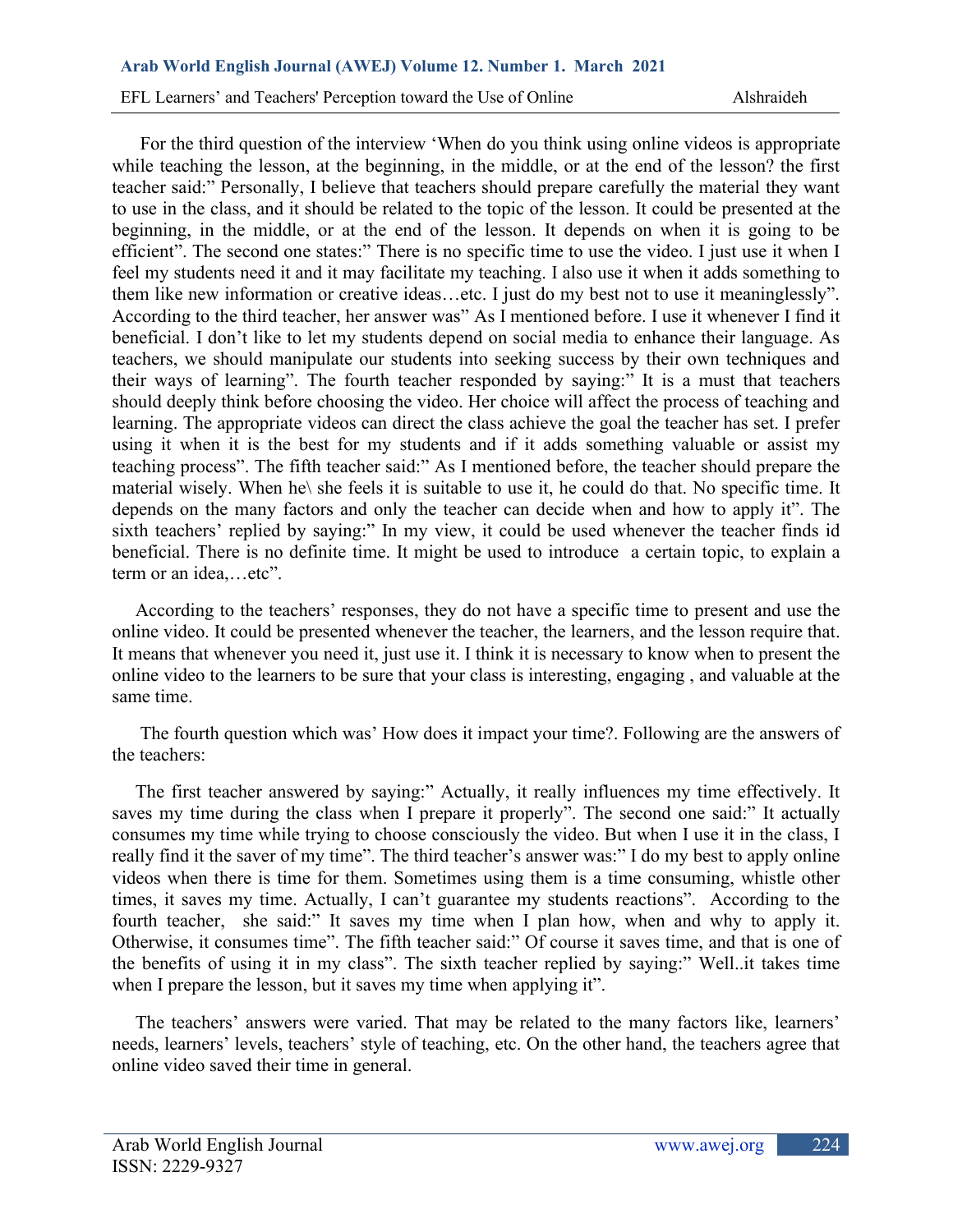The fourth question was "How would you rate the usefulness of the online video from 1 to 5 regarding language skills and other aspects? (Listening, speaking, reading, writing, vocabulary, grammar, pronunciation, and spelling). The answers were:

 The first teacher answer was:" Umm… It is really effective and useful in teaching the whole skills, but according to the rating, it is 1 for listening as it it's so useful. For speaking it is 2. For reading it's 4. It is 4 also for writing. 2 for vocabulary. 4 for grammar. It is 1 for Pronunciation, and if there are captions, it is 3 for spelling". The second teachers said:" It depends on many factors. If it is used with sound and captions, it could be very beneficial for the whole skills. In general, I will give 1 to listening and speaking, 3 for reading and writing. I give 2 for vocabulary. 3 for grammar and 2 for pronunciation. for spelling, 3". The third teacher replied by saying:" It is not easy to rate its effectiveness. In my view, it is useful for listening as well as for speaking, so it is 1 for these both skills. For reading..it might not be that efficient, let's give it 3. For writing, it is not more than 4. For vocabulary, well, it is 2. 3 for grammar. 1 for pronunciation, and 3 for spelling". The fourth teacher said:" For listening skill, I think it is effective, so I'll give it 1. If the teacher knows how to apply it effectively, it might be very efficient for speaking. Let's say 2. Reading and writing skills. I rate them as 4. Of course when students watch the video carefully and attentively. It will be useful to learn vocabulary. I will give it 2. Not that effective for grammar, so it is 4 or 5. Pronunciation, well, it is 2, and for spelling it is 3". The fifth teacher reply was:" For me, using online videos is effective in general, but is more effective for skills than others. If I want to rate its effectiveness, I think listening skill is 1 as they listen to what they watch. And that would be great for the students to listen to the target language while watching the video. Speaking needs practicing, so if they practice the language after watching, it would be very beneficial, so I will give it 2. Reading takes 2 also, if it is supported with captions. For writing, I give it 4, It is not that beneficial. For vocabulary, it is 2 if the teacher directs them to focus on the key words. I will give 4 for grammar. 1 for pronunciation as the students hear the target language naturally". The sixth teacher's answer was:" It doesn't have the same rating.. . I find it so helpful for listening, so I'll give it 1. Speaking skill is a productive skill, but it depends on listening, so I think it has the same rating. Umm it is good for reading if the students focus on the caption and get benefit from what they listen to and apply it in reading, but I think it deserves 4. It is the same with writing. According to vocabulary, I feel it deserves 3, but if the students know how to manipulate with the language they hear and listen to, the rating might become 1. Grammar, I will rate it as 5. I think 2 for pronunciation and 5 for spelling".

 The replies and the answers of the teachers may support the use of the online videos in EFL classes. Their ratings were different and vary. I think it refers to the fact that each learner has his\her own style of learning. Also, the learners' motivation, abilities, and language proficiency might be vital factors in their learning.

 The last question was:" Would you like to add any comments/ suggestions about using online videos in EFL classes? Following were the answers and the comments:

 The first teacher commented:" I encourage EFL teachers to apply this technique in their classes. It is interesting as well as valuable". The second teacher said:" I am one of the teachers who is in favor of using this technique in EFL classes. However, teachers should use it appropriately and efficiently". According to the third teacher, she said" It is a good tool that might enhance students' language. However, teachers should be vigilant when they use this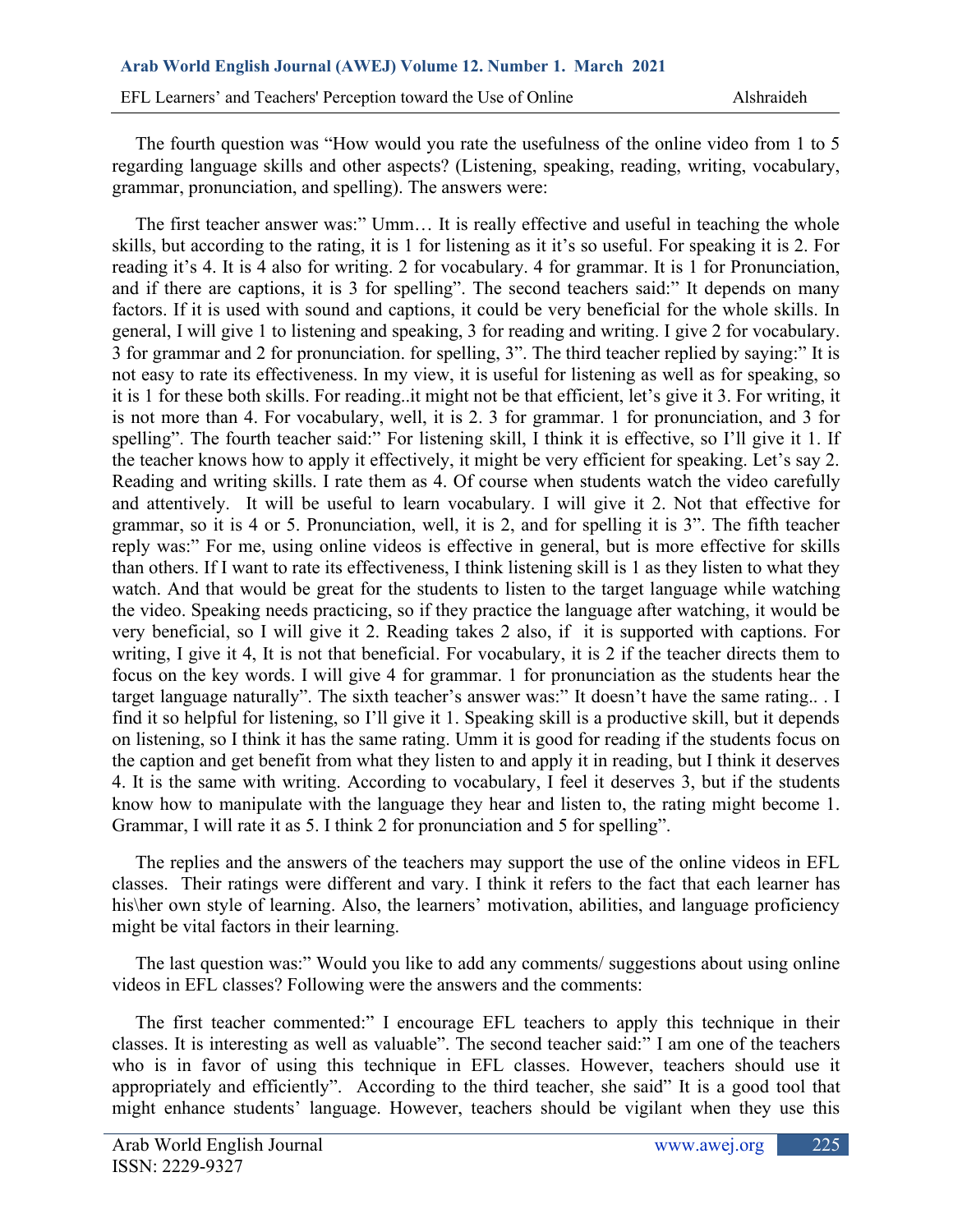technique, and I encourage them to use it properly and accurately". The fourth teacher commented:" Absolutely, I encourage teachers not to ignore this tool in teaching. It could be one of their keys that enhances teaching and learning process". The fifth teacher said:" It needs teachers' desire and awareness to apply online videos in EFL classes. I do encourage them, but they should be careful and aware of some points like the learner's culture, needs, levels..etc". The sixth teacher replied by saying:" Yes of course, I advise all teachers to use online videos in TEFL, but they should be very cautious and careful when they choose the video as it affects their students behavior and attitudes".

 According to the interview responses, it is clear that EFL teachers encourage the use of online videos as a technique to teach English language, most teachers recommend it as an effective tool. However, they assure the necessity of preparing and planning carefully the content of the video. Besides, teachers should present a useful and relative material that attract their students and let them get benefit from it.

#### **9- Conclusion**

 Online videos are interesting and attractive teaching techniques that might help and facilitate teachers' missions if used professionally and carefully. This generation of learners is the generation of technology and they might be more motivated while using such techniques in learning English language. They also provide them with a good opportunity to learn the language authentically as they can hear the language from the native speakers if the teacher wants to focus on that point. The learners can get benefit from them to improve and develop all language skills. Teachers also might reduce the time they speak in the class and make it more efficient for the students. They open many doors that make teaching and learning the language more live and dynamic if they employ them proficiently.

#### **About the Author:**

**Dr. Doniazad Sultan AlShraideh** is an Assistant Professor at Taibah University. She received her Ph.D. in English Language Curriculum and Instruction Specification/TEFL from Yarmouk University, Jordan. Her research interests include: English Teaching Methods and Language Learning, Foreign language teaching and learning, and Second language acquisition. <https://orcid.org/0000-0002-8461-5955>

#### **References**

- Adam, a., &Mowers, H. (2007). *YouTube Comes to the Classroom. School Library Journal, 53 (1), 22*.
- Al-Fahad, F. N. (2009). Students' attitudes and perceptions towards the effectiveness of mobile learning in King Saud University, Saudi Arabia. *Online Submission*, *8*(2).
- Alimemaj, Z. (2010). Youtube, *Language Learning And Teaching Techniques.2*(3), 10-12.
- Aljohani,N (2016). English as a Second Language in Saudi Arabia. *International Journal of Scientific & Engineering Research, 3*, (8) March-2016 ISSN 2229-5518
- AlTowjri (2004). *The Use of Telecommunication Technology*. Rochester Institute of Technology. Winter 2004/05.
- Asensio, M., & Young, C. (2002). *A learning and teaching perspective. Click and Go Video. Video Streaming–a guide for educational development. The JISC Click and Go Video Project*, 10-19.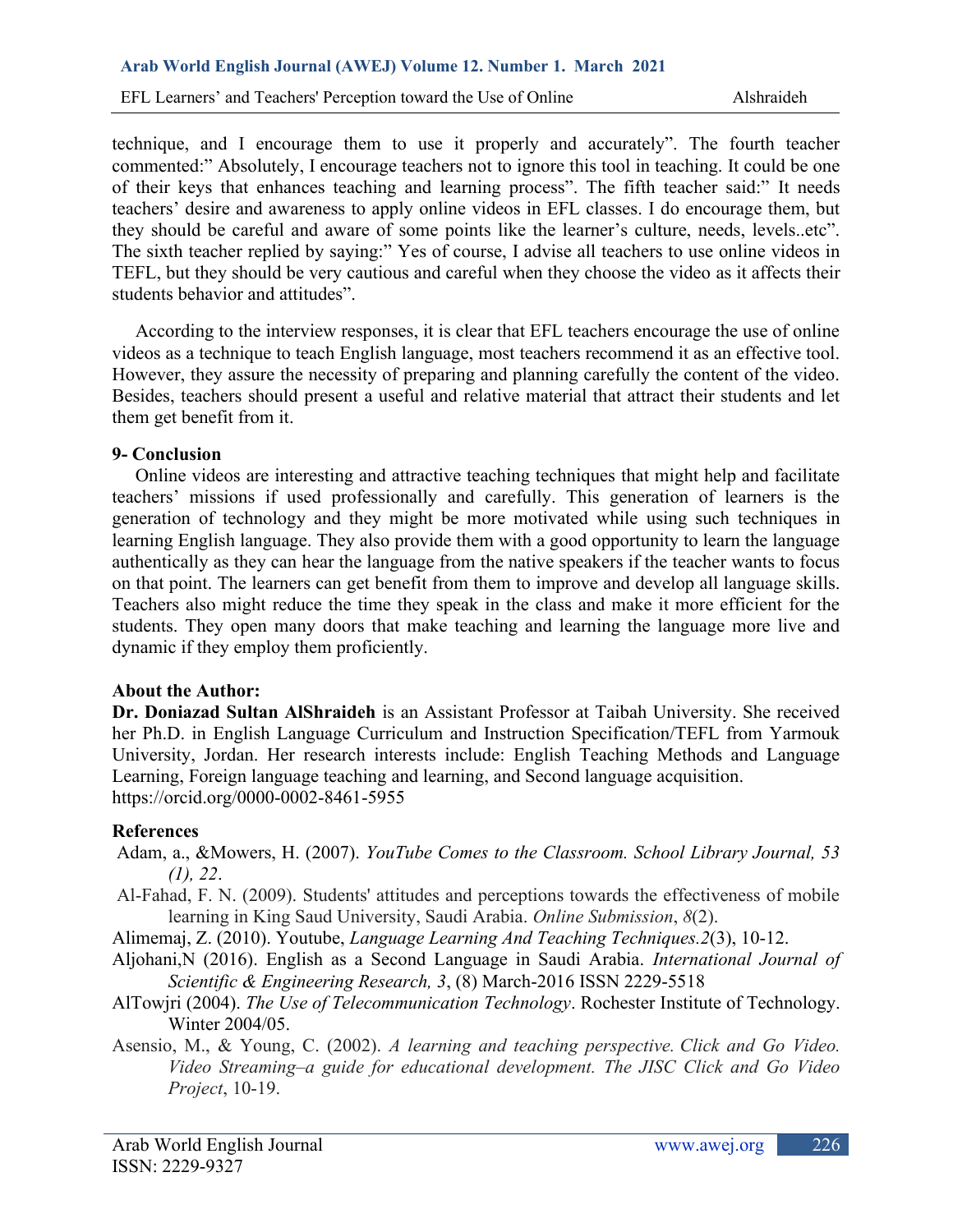#### **Arab World English Journal (AWEJ) Volume 12. Number 1. March 2021**

EFL Learners' and Teachers' Perception toward the Use of Online Alshraideh

- Becker, H. J. (2000). *Findings from the teaching, learning, and computing survey*. *Education policy analysis archives*, *8*, 51.
- Berk, R. A. (2009). *Multimedia teaching with video clips: TV, movies, YouTube, and mtvU in the college classroom*. *International Journal of Technology in Teaching & Learning*, *5*(1).
- Boukadi, S. (2014). CHAPTER FIVE CRITICAL APPROACH TO INTEGRATING ICT. *Using Technology in Foreign Language Teaching*, 83.
- Bull, S., & Ma, Y. (2001). Raising learner awareness of language learning strategies in situations of limited resources. *Interactive Learning Environments*, *9*(2), 171-200.
- Burta, D. (2007). *Training the YouTube Way. Intranets, 10* (3), 1-3.
- Busà, M. G. (2010). Sounding natural: Improving oral presentation skills. *Language value*, *2*, 51- 67
- Callow, J., & Zammit, K.(2012). *'Where lies your text?' (Twelfth night act I, scene V): Engaging high school students from low socioeconomic backgrounds in reading multimodal texts. English in Australia, 47*(2), 69-77.
- Check, J., & Schutt, R. K. (2011). *Research methods in education*. Sage Publications.
- Cutter, M. (2015). *Using technology with English Language Learners in the classroom.*
- DonYei, Z. (2007). *Research methods in applied linguistics*. Oxford university press.
- Dufva, H. (2011). Eikysyvätieltäeksy: kuinkatutkiakieltenoppimista ja opettamistahaastattelunavulla. I: Alanen, R. &Dufva, H. &Kalaja, P.(red.): Kieltätutkimassa: tutkielmanlaatijanopas.
- Erstad, O., Kløvstad, V., Kristiansen, T., &Søby, M. (2005). Digital skolehverdag-om helhetligutvikling av digital kompetanse i grunnopplæringen.
- Friedman, L. W., & Friedman, H. (2013). *Using social media technologies to enhance online learning*. *Journal of Educators Online*, *10*(1),1-22.
- Harmer, J. (2001). *Teaching with video*. In A. Pearson Education Limited. Practice of English language teaching (pp. 282). England: Editorial logman.
- Harmer, J. (2007). *The practice of English language teaching*. 4th ed. Harlow, UK: Pearson Longman.
- Hardin, J., &Ziebarth, J. (2000). Digital technology and its impact on education. *The Future of networking technologies for learning*.
- Hatlevik, O. E., Egeberg, G., Gumundsd ́ottir, G. B., Loftsgarden, M., and Loi, M. (2013).Monitor Skole 2013 - Om Digital KompetanseogErfaringer med Bruk av IKT i Skolen(NorwegianCentre for ICT in Education).
- Jensen, M., Mattheis, A., & Johnson, B. (2011*). Using student learning and development outcomes to evaluate a first-year undergraduate group video project*.CBE Life Sciences Education, 11(1), 68-80.
- Lee, L. (2007). *Fostering second language oral communication through constructivist interaction in desktop video conferencing*. Language Annals, 40(4), 635-649.
- Lonie,A.L.,&Andrews,T.(2009). *Creatinhg a Rich Learning Environment for Remote Post-Graduate Leaners*. Education inRuralAustralia,19(1),3-13.
- Mayer, R., & Mayer, R. E. (Eds.). (2005). *The Cambridge handbook of multimedia learning*. Cambridge university press.
- Mekheimer, M. A. A. G. (2011). *The impact of using videos on whole language learning in EFL context*. Arab World English Journal, 2(2), 5-39.